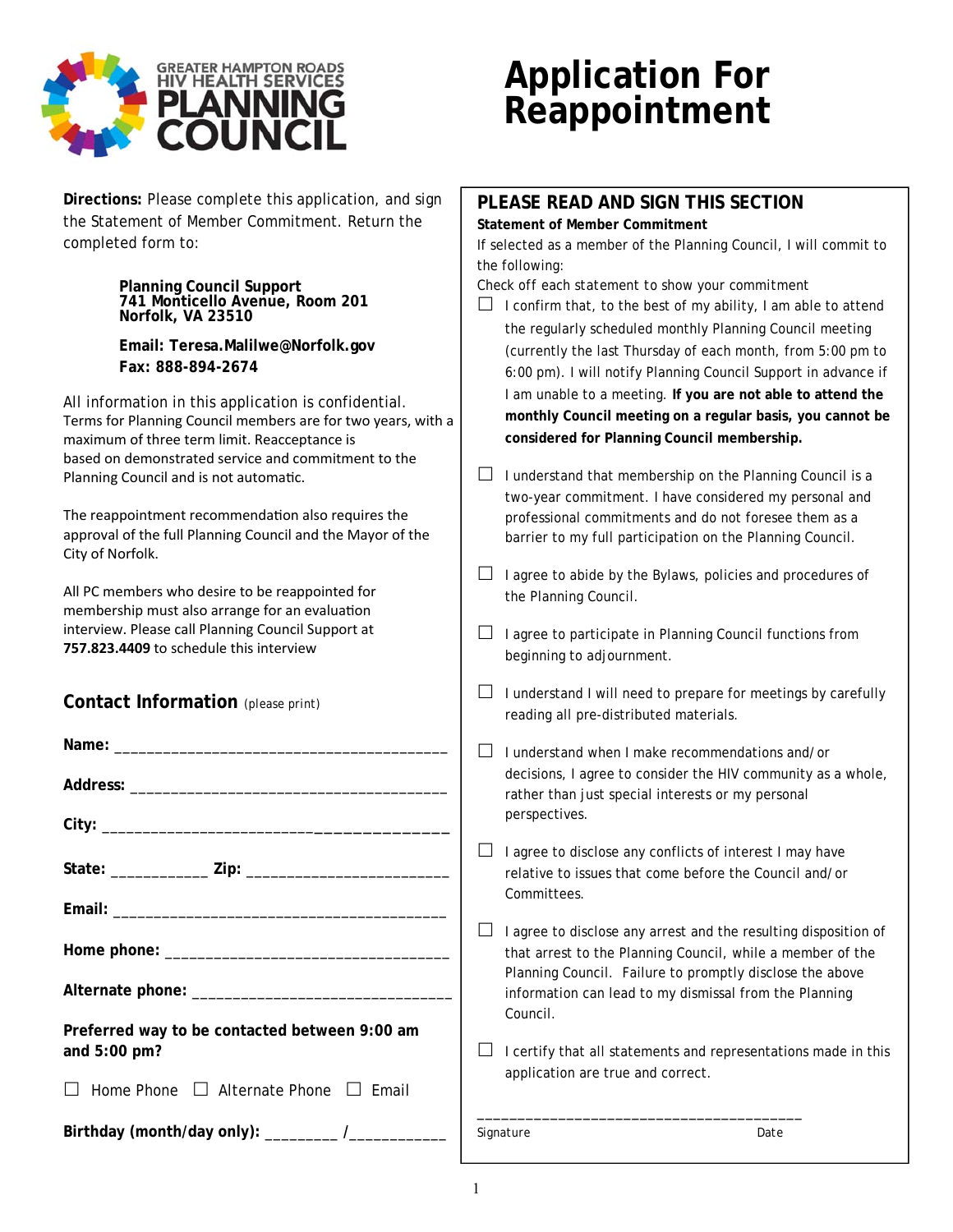## **The Reappointment Process**

Complete this form, and be sure to sign the Statement of Member Commitment on page 1.

- Planning Council Support will review your form to ensure it is complete. We will contact you to confirm we have received it, and arrange to schedule a reappointment interview.
- The reappointment interview will be conducted by a panel of at least three members from the Membership and Nominations Committee, using a standardized interview and rating process with clearly defined selection criteria.
- The interview will include a series of open‐ended questions that are individually ranked by panel members on the following scale: 0 (not meet requirements), 1 (meets requirements), or 2 (exceeds requirements). Your answers on this form and your attendance at Council meetings and events will also be considered.
- The interview is an opportunity for the member to express her/his goals and suggestions for improvement of the Planning Council. It is an open dialogue where barriers to participation can be discussed freely. Training needs and other opportunities will also be discussed.
- After the interview, scores will be totaled. In order to be recommended for reappointment, a member must have an average score at the "Meets requirements" level.
- Recommendations for reappointment will be based upon the following criteria:
- 1. The current composition of the Council, and the level of compliance with HRSA requirements for representation and reflectiveness;
- 2. The individual's level of participation, and the overall contribution to the Planning Council and its committees; and
- 3. The availability of potential Planning Council members from various other sources within the TGA.

**Please Note:** *If you are applying as the representative of an organizaƟon, you will be asked to provide a wriƩen confirmaƟon, on original company leƩerhead, that the organizaƟon has granted you*  permission to participate on their behalf. All information in this application is kept confidential. It is seen only by the Planning Council *Support staff and, as needed, by members of the Membership and Nominations Committee and/or the Executive Committee during the applicaƟon selecƟon process.*

**Please describe a positive experience you have had as a Planning Council member:** 

\_\_\_\_\_\_\_\_\_\_\_\_\_\_\_\_\_\_\_\_\_\_\_\_\_\_\_\_\_\_\_\_\_\_\_\_\_\_\_\_\_\_\_\_\_\_\_\_\_ \_\_\_\_\_\_\_\_\_\_\_\_\_\_\_\_\_\_\_\_\_\_\_\_\_\_\_\_\_\_\_\_\_\_\_\_\_\_\_\_\_\_\_\_\_\_\_\_\_ \_\_\_\_\_\_\_\_\_\_\_\_\_\_\_\_\_\_\_\_\_\_\_\_\_\_\_\_\_\_\_\_\_\_\_\_\_\_\_\_\_\_\_\_\_\_\_\_\_ \_\_\_\_\_\_\_\_\_\_\_\_\_\_\_\_\_\_\_\_\_\_\_\_\_\_\_\_\_\_\_\_\_\_\_\_\_\_\_\_\_\_\_\_\_\_\_\_\_ \_\_\_\_\_\_\_\_\_\_\_\_\_\_\_\_\_\_\_\_\_\_\_\_\_\_\_\_\_\_\_\_\_\_\_\_\_\_\_\_\_\_\_\_\_\_\_\_\_

**Please describe a negative experience you have had as a Planning Council member:** 

\_\_\_\_\_\_\_\_\_\_\_\_\_\_\_\_\_\_\_\_\_\_\_\_\_\_\_\_\_\_\_\_\_\_\_\_\_\_\_\_\_\_\_\_\_\_\_\_\_ \_\_\_\_\_\_\_\_\_\_\_\_\_\_\_\_\_\_\_\_\_\_\_\_\_\_\_\_\_\_\_\_\_\_\_\_\_\_\_\_\_\_\_\_\_\_\_\_\_ \_\_\_\_\_\_\_\_\_\_\_\_\_\_\_\_\_\_\_\_\_\_\_\_\_\_\_\_\_\_\_\_\_\_\_\_\_\_\_\_\_\_\_\_\_\_\_\_\_ \_\_\_\_\_\_\_\_\_\_\_\_\_\_\_\_\_\_\_\_\_\_\_\_\_\_\_\_\_\_\_\_\_\_\_\_\_\_\_\_\_\_\_\_\_\_\_\_\_ \_\_\_\_\_\_\_\_\_\_\_\_\_\_\_\_\_\_\_\_\_\_\_\_\_\_\_\_\_\_\_\_\_\_\_\_\_\_\_\_\_\_\_\_\_\_\_\_\_

**How do you feel you have contributed to the overall success of the Planning Council?** 

\_\_\_\_\_\_\_\_\_\_\_\_\_\_\_\_\_\_\_\_\_\_\_\_\_\_\_\_\_\_\_\_\_\_\_\_\_\_\_\_\_\_\_\_\_\_\_\_\_ \_\_\_\_\_\_\_\_\_\_\_\_\_\_\_\_\_\_\_\_\_\_\_\_\_\_\_\_\_\_\_\_\_\_\_\_\_\_\_\_\_\_\_\_\_\_\_\_\_ \_\_\_\_\_\_\_\_\_\_\_\_\_\_\_\_\_\_\_\_\_\_\_\_\_\_\_\_\_\_\_\_\_\_\_\_\_\_\_\_\_\_\_\_\_\_\_\_\_ \_\_\_\_\_\_\_\_\_\_\_\_\_\_\_\_\_\_\_\_\_\_\_\_\_\_\_\_\_\_\_\_\_\_\_\_\_\_\_\_\_\_\_\_\_\_\_\_\_ \_\_\_\_\_\_\_\_\_\_\_\_\_\_\_\_\_\_\_\_\_\_\_\_\_\_\_\_\_\_\_\_\_\_\_\_\_\_\_\_\_\_\_\_\_\_\_\_\_

| Describe your knowledge of The Ryan White |
|-------------------------------------------|
| Treatment Modernization Act?              |

 $\Box$  Like more training  $\Box$  Somewhat Familiar

- 
- $\Box$  Knowledgeable  $\Box$  Very knowledgeable

**Describe your knowledge of the Planning Council's Bylaws, and other policies and procedures?** 

- $\Box$  Like more training  $\Box$  Somewhat Familiar
	-
- $\Box$  Knowledgeable  $\Box$  Very knowledgeable

**Describe your knowledge of the roles and responsibilities of Planning Council members:** 

- $\Box$  Like more training  $\Box$  Somewhat Familiar
- $\Box$  Knowledgeable  $\Box$  Very knowledgeable

## **What other training opportunities interest you?**

\_\_\_\_\_\_\_\_\_\_\_\_\_\_\_\_\_\_\_\_\_\_\_\_\_\_\_\_\_\_\_\_\_\_\_\_\_\_\_\_\_\_\_\_\_\_\_\_\_ \_\_\_\_\_\_\_\_\_\_\_\_\_\_\_\_\_\_\_\_\_\_\_\_\_\_\_\_\_\_\_\_\_\_\_\_\_\_\_\_\_\_\_\_\_\_\_\_\_ \_\_\_\_\_\_\_\_\_\_\_\_\_\_\_\_\_\_\_\_\_\_\_\_\_\_\_\_\_\_\_\_\_\_\_\_\_\_\_\_\_\_\_\_\_\_\_\_\_ \_\_\_\_\_\_\_\_\_\_\_\_\_\_\_\_\_\_\_\_\_\_\_\_\_\_\_\_\_\_\_\_\_\_\_\_\_\_\_\_\_\_\_\_\_\_\_\_\_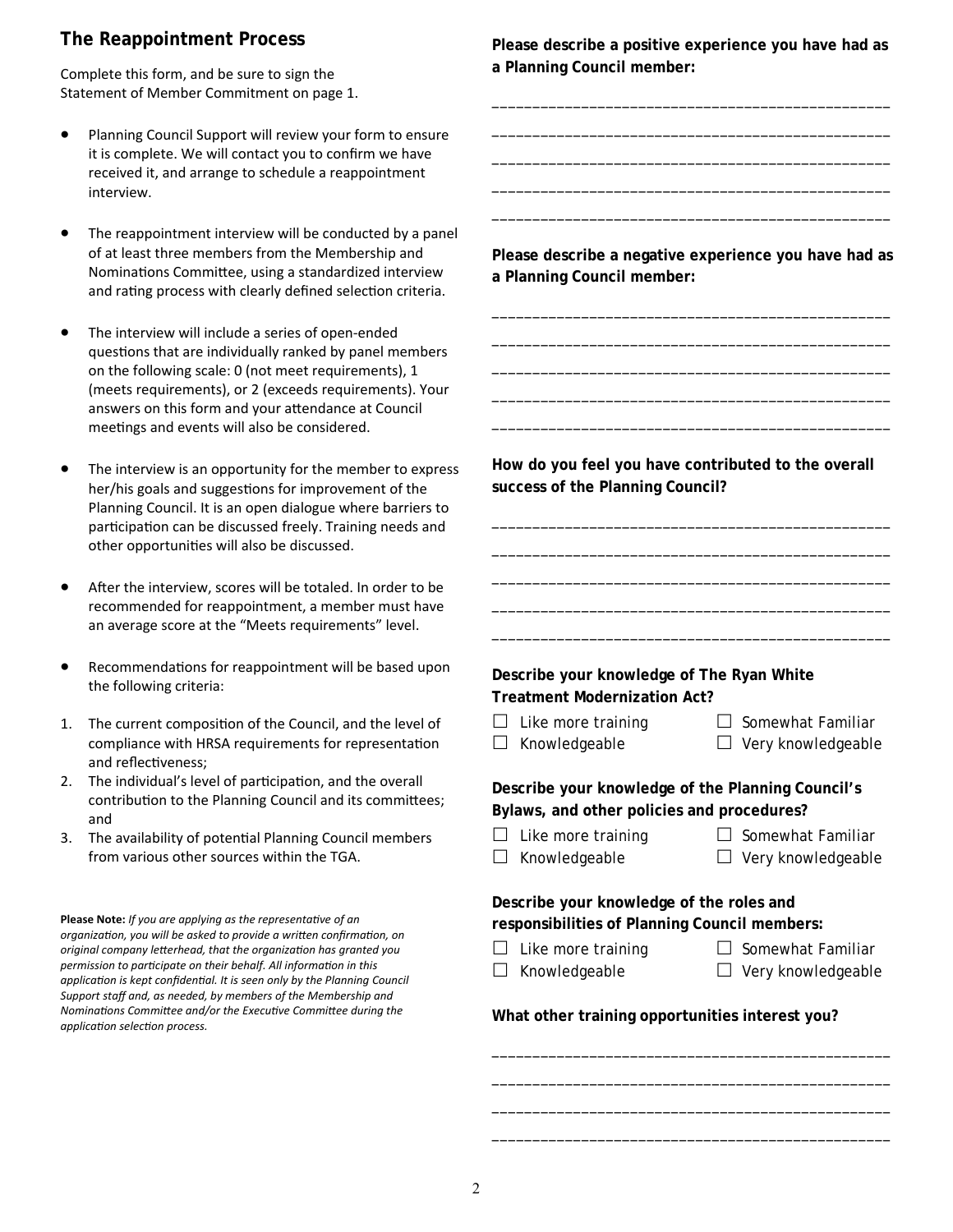| Describe why you wish to be reappointed to the Ryan<br>White Planning Council for another two-year term:                                                                                                              | Have you received Ryan White Part A-funded services<br>within the last six (6) months?                                                                                                |                                                                                                                                                                                                                                                |                                                      |  |
|-----------------------------------------------------------------------------------------------------------------------------------------------------------------------------------------------------------------------|---------------------------------------------------------------------------------------------------------------------------------------------------------------------------------------|------------------------------------------------------------------------------------------------------------------------------------------------------------------------------------------------------------------------------------------------|------------------------------------------------------|--|
| <u> 1989 - Johann Harry Harry Harry Harry Harry Harry Harry Harry Harry Harry Harry Harry Harry Harry Harry Harry</u>                                                                                                 | $\Box$ Yes                                                                                                                                                                            | $\Box$ No                                                                                                                                                                                                                                      | $\Box$ I'm not sure                                  |  |
|                                                                                                                                                                                                                       | If you are not HIV positive, are you directly affected<br>by HIV in some way? (for instance, do you have an HIV<br>positive family member/significant other)?<br>$\Box$ Yes $\Box$ No |                                                                                                                                                                                                                                                |                                                      |  |
| the control of the control of the control of the control of the control of the control of                                                                                                                             | English<br>Spanish<br>⊔<br>⊔                                                                                                                                                          | What languages do you speak?                                                                                                                                                                                                                   |                                                      |  |
| <u> 1980 - Johann John Stein, markin fan it ferstjer fan it ferstjer fan it ferstjer fan it ferstjer fan it fers</u>                                                                                                  | No<br>$\Box$                                                                                                                                                                          | Can we assist you with any special accommodation<br>(such as transportation assistance, wheelchair<br>accessibility, or translation services) to help you<br>participate fully on the Planning Council?<br>$\Box$ Yes. I need assistance with: |                                                      |  |
| Gender:<br>$\Box$ Male<br>Female<br>Transgender                                                                                                                                                                       |                                                                                                                                                                                       |                                                                                                                                                                                                                                                |                                                      |  |
| <b>HIV Status?</b><br><b>HIV Positive</b><br>$\Box$ HIV Negative<br>$\Box$ Unknown<br>Prefer not to specify                                                                                                           | served at meetings?                                                                                                                                                                   |                                                                                                                                                                                                                                                | Do you have any dietary restrictions/needs for meals |  |
| <b>Current Age:</b><br>13 to 19 year $\Box$ 20 to 44 years<br>45+ years<br>$\Box$ Prefer not to specify                                                                                                               |                                                                                                                                                                                       |                                                                                                                                                                                                                                                | Other additional comments you would like to share?   |  |
| Race/Ethnicity:<br>White, not Hispanic<br>Black, not Hispanic<br>ப<br>Asian/Hawaiian/Pacific Islander<br>Hispanic (All Races)<br>American Indian/Alaska Native<br>Multi-race (more than one)<br>Prefer not to specify |                                                                                                                                                                                       |                                                                                                                                                                                                                                                |                                                      |  |

\_\_\_\_\_\_\_\_\_\_\_\_\_\_\_\_\_\_\_\_\_\_\_\_\_\_\_\_\_\_\_\_\_\_\_\_\_\_\_\_\_\_\_\_\_\_\_\_\_